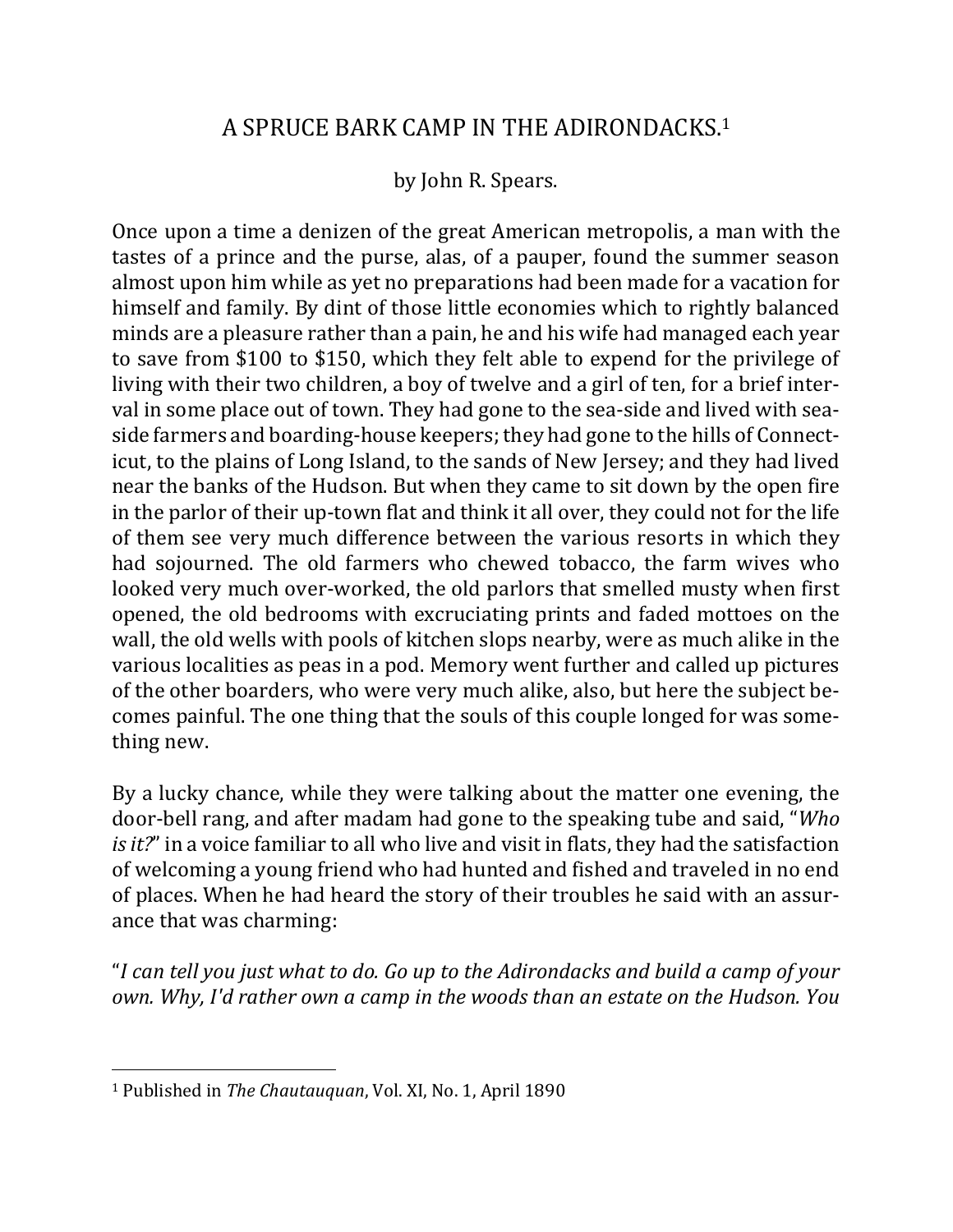*see, I couldn't pay the taxes on the estate, if I owned one, but a camp doesn't cost anything*." 

How this proposition was received with enthusiasm, how the latest map and guidebook of the Adirondacks were purchased next day, how the family passed their evenings chiefly on the parlor floor with the map spread out where all could see it, how they lived in a dream of brooks and creeks and woods and mountains, need not be dwelt upon, but must be referred to because such doings form a very delightful prelude to a vacation in a spruce bark camp, and serve to brighten the whole period between the forming of the project and its consummation.

Eventually, although they knew nothing about the country there save what is told in the guide-books, this city family decided to go to the westerly side of the great forest, because they rightly inferred that the woods would be quite as attractive and the expenses much less there than on the easterly side where society people go.

So it was, that on a certain day in the last week of May they found themselves in a Hudson River train bound for Utica and thence to Prospect Station on the Utica and Black River Railroad. It is worth saying that no such delightful journey on the cars had they ever made before, and this was due solely to the fact that they were on a voyage of discovery.

It was nightfall when they reached the hotel at Prospect village, a mile and a half back in the country from the station, and they were all tired. But, although the hotel was very much like other village hotels, the sauce of a novel project made the supper taste wonderfully well, while the tucked-up little parlor seemed very inviting afterward.

When supper was over, the city man got the landlord into the parlor and took him into the confidence of the party. The landlord understood the matter fully. He had built and lived in spruce bark camps and expected to do so many more times. Plenty of experts in such matters were to be had as guides, but one good man would serve the purpose. "Bill" was just the man, and Bill was in the barroom at that minute. He was called in, and found to be awkward and shy, but he had an honest face and a rugged frame, and the whole family liked him on sight. They engaged him at once, after which there was a long consultation over the outfit needed. Then the livery-stable keeper was engaged to carry the party up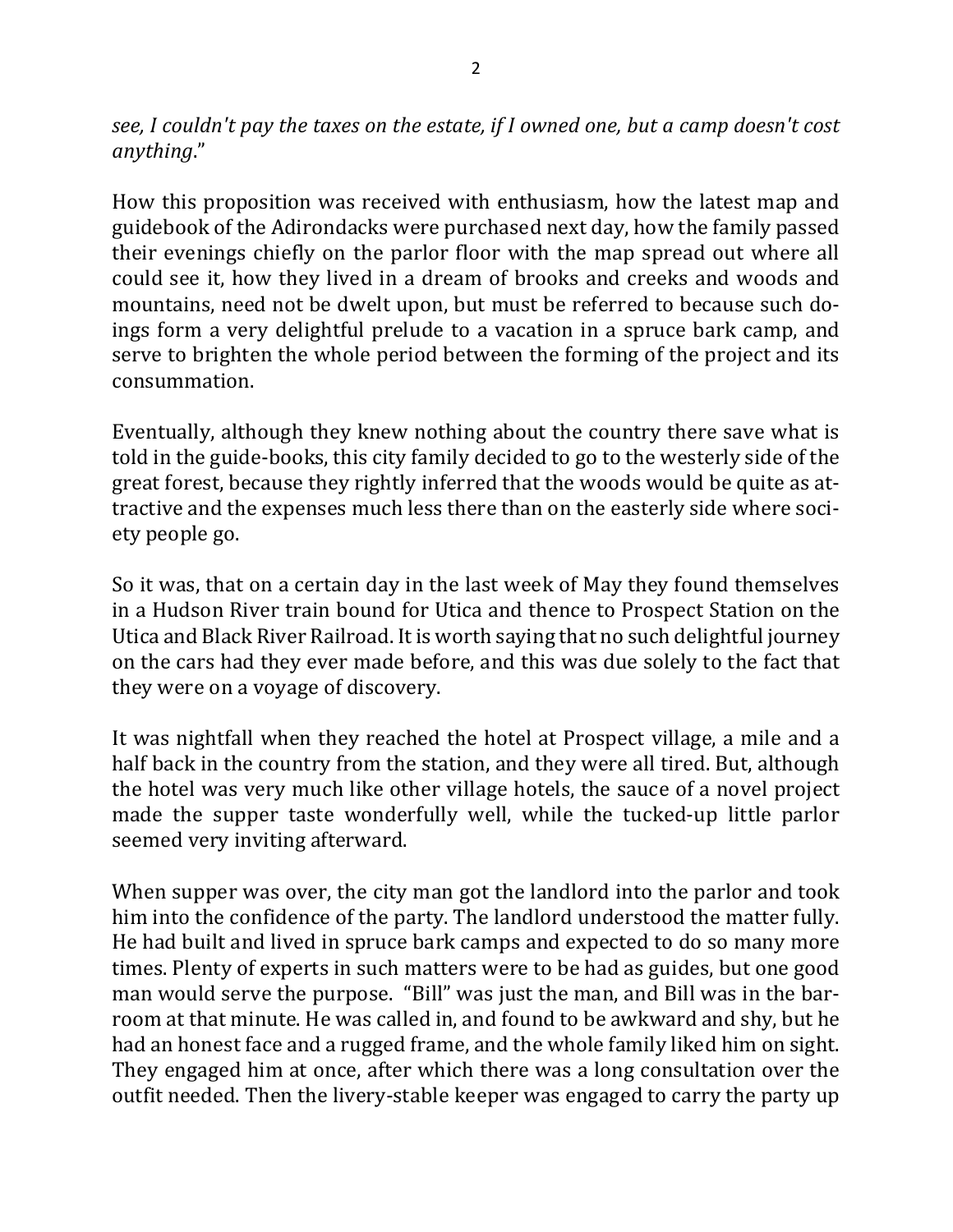to the location which Bill had decided upon, subject to approval; after which the two very tired but contented parents and two very tired and excited children went to bed and slept soundly until seven o'clock the next morning.

The sun was shining brightly. A robin sang among the half grown leaves on a maple just opposite the window. A gentle breeze was swaying the branches of the tree. One glance from the window made the family impatient to be on the way to the woods, and they quickly dressed and went down to breakfast.

Everybody else in the house had been to breakfast; but a great platter of broiled steak, and a deep dish full of mealy potatoes, and a plate heaped up with the lightest of bread, and a glass pitcher full of milk. Ha! it seemed to the children and the parents, too, for that matter, that they had never seen a better breakfast.

When it was all over, the man with the livery team came to the door. He had a great three-spring wagon that was ample in size to carry the party and the outfit, and, bundling themselves in very quickly, away they went.

The village of Prospect stands on the banks of a stream called the West Canada Creek. Alas, that the beautiful Kany-a-hoo-ra of the Indians—the "Leaping-water"—should have received such an appellation from the white man. But the name of the stream is quickly forgotten in the beauties of the region, when at this season one drives over the road that winds in an easterly direction along up the valley. The views of fields divided by old lichen-covered fences, of groves of birch and maple and spruce and balsam just spreading their pale green verdure, of stretches of tumbling water, of grass and tree covered hills, with now and then, as the road rises over a knoll, a glimpse of the mountains, blue and dreamy in the sunshine, are pleasing to the accustomed visitor, but altogether lovely to one who sees them for the first time. As the party drove along, the guide and the driver pointed out hills where they had seen, or perhaps killed, foxes; woods where partridges could be found in season; brooks where no end of speckled trout could be caught by any one; rifts and still waters in the river where big fellows—three-pounders—were to be taken by the skilled and lucky; and, finally, a field where an old she bear and a cub had come one night and killed and eaten a calf, and "*it* wasn't no more 'n twelve years ago, either."

By this time, they were approaching the little hamlet of Northwood, where there is a post-office and a daily mail, and, what seemed very comforting to the madam, a telephone line to the village. She was thinking what a great comfort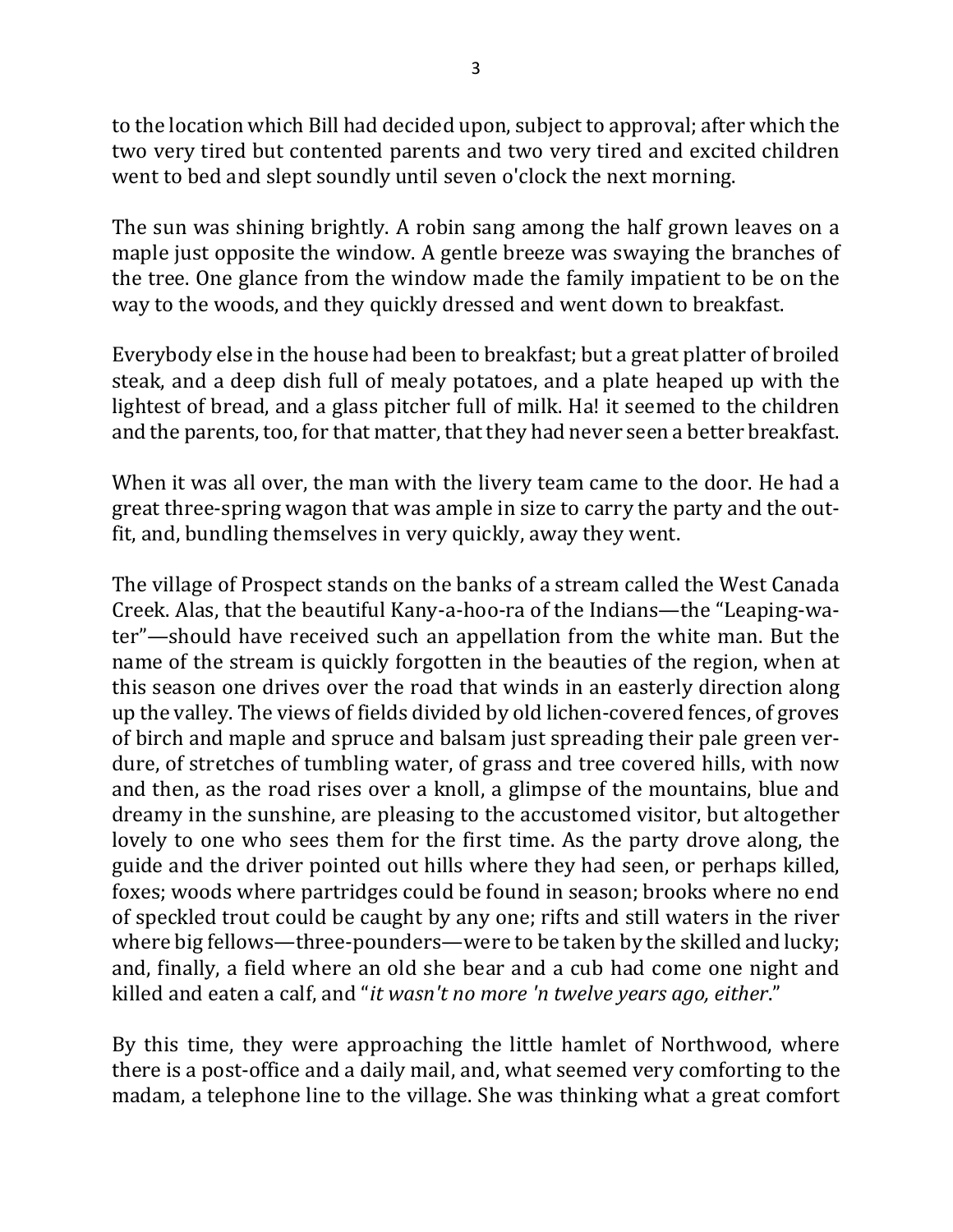the 'phone would be should either of the children be taken sick, for a doctor could be sent for very quickly.

A mile and a half beyond the Northwood post-office the party found only a narrow clearing on the left and north of the road. Beyond that was the great forest stretching away unbroken for more than a hundred miles. To the right was a forest also, but it was not a very large one, for the creek could be heard roaring over the rifts not far away, while the driver told them that the clearing extended from the road to the creek not far above them. It was in this patch of woods, between the road and the creek, that the guide had proposed to build the camp.

They turned into a grass-grown road that led into the woods. There were ruts and rocks and logs and roots plenty in it, but no one minded the jolting, and pretty soon they emerged into a little open space that had been cleared no one knew when, and had never grown up to trees again. It was almost an acre in extent, facing the creek, and was carpeted with grass. There was an icy brook running along one side, a long stretch of deep, still water in the creek above it, and a longer stretch of rifts below. Into this clearing they drove and then stopped that they might look about. A gentle breeze was drifting along through the forest heavy with woody odors. The sunshine flashed through the swaying tree tops and danced on the tumbling waters. An old partridge sitting on a log in the thicket hard by, unconscious of the presence of strangers, began to beat his breast with a stately thump that quickly merged into a whirring roll.

Would that place do for a camp? They scarce could find words to answer, so lovely did it seem to them. The camp kit was taken from the wagon, the driver was paid his fare, and then the real work of building a spruce bark camp was before them. With a brief interval for luncheon, this work kept them all busy until night.

First of all, they selected a spot for a site for the camp from which there was a gentle slope in all directions so that, since the ground had to be the floor of the camp, no water could flow across that floor in case of rainfall. Then the guide went into the woods and cut two stout forks which he brought to the site of the house and drove into the ground about twelve feet apart. A ridgepole was laid across the forks. Then a spruce tree about a foot in diameter, which stood nearby, was felled into the clearing, and the bark was stripped off in six-foot lengths and laid aside. A twelve-foot length of the butt was cut off and rolled around until about twelve feet from the forks and parallel with the ridge-pole.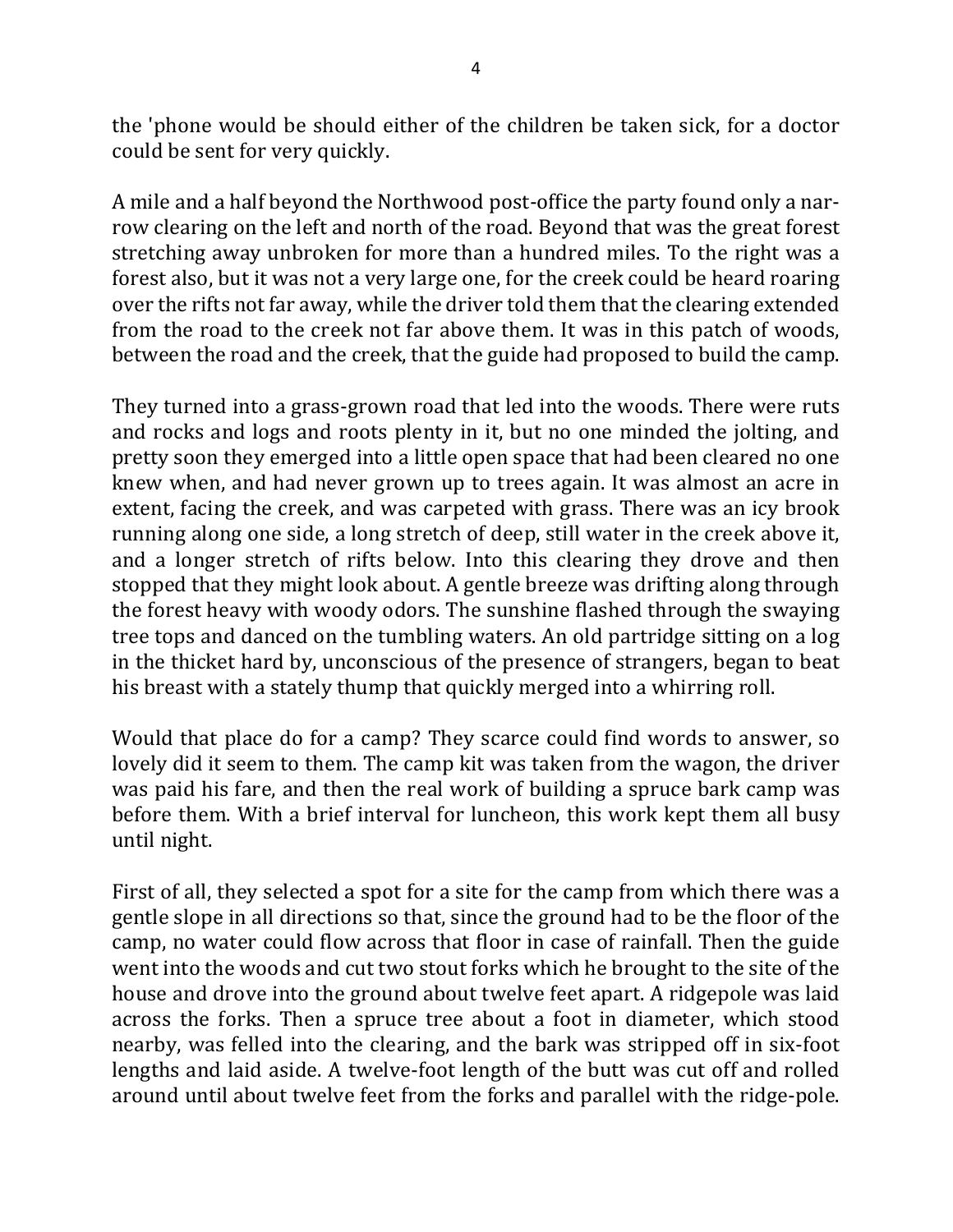This log was to be the rear wall of the house. Stout poles were laid from the ridge-pole to this log for rafters to support the roof, and, this done, the bark of the tree was spread out over the rafters. The one spruce did not furnish half enough bark for the roof, but two other trees were cut and stripped and enough bark obtained to complete the roof and close in the sides as well. The front was left open. It faced the south. This part of the work was, of course, done by the two men. The wife and youngsters had a plenty to do as well. Their part was to make the bed. And such a bed!

With a good knife each, they attacked the boughs of the fallen spruce and cut great armfuls of the twigs, being careful that none with a stem thicker than a lead pencil was taken. These twigs were laid with their butts to the front of the camp all over the floor, until they formed a bed a foot deep. Then a great stack of hemlock boughs was cut and the twigs torn off and spread over the spruce. On top of these a deep layer of fine balsam twigs was placed, so that, at last, when all was complete and supper was over, the tired family dropped down upon that bed, while such fragrant odors as Solomon in all his glory knew not of, arose to soothe and comfort them.

Then the shadows of twilight fell. A huge fire of driftwood with a length of spruce for a backlog was built before the camp. The darkness increased. The flames of the fire leaped and flared about, half lighting, half concealing with black shadows, the view of forest and stream. The last song and chirrup of the birds were hushed, and only the tumbling water on the rifts and the snapping of the fire were heard to break the silence of the night. Care had fled and peace was nigh. With such hearty thanks to a kind Providence as are seldom uttered elsewhere, the man with the tastes of a prince and the purse of a pauper drew a blanket over the wife and little ones and closed his eyes to sleep in utter content.

The spruce bark camp is a simple structure. Two upright forks, a ridge-pole, a backlog, a dozen rafters, a roof and side of barks, a carpet eighteen inches thick, of fragrant evergreens, and there you are. But that is not all that the camper needs. For comfort he must have a table and seats about it. Four forks are driven into the ground to represent the legs of the table. Over these, poles are laid, and, over the poles, breadths of bark. Other forks but half as high are driven near these and stout poles laid over them to serve as benches in place of chairs. For a stove, nothing better is known than a yard square piece of sheet iron supported on rows of stones, say five or six inches large. A very small fire under the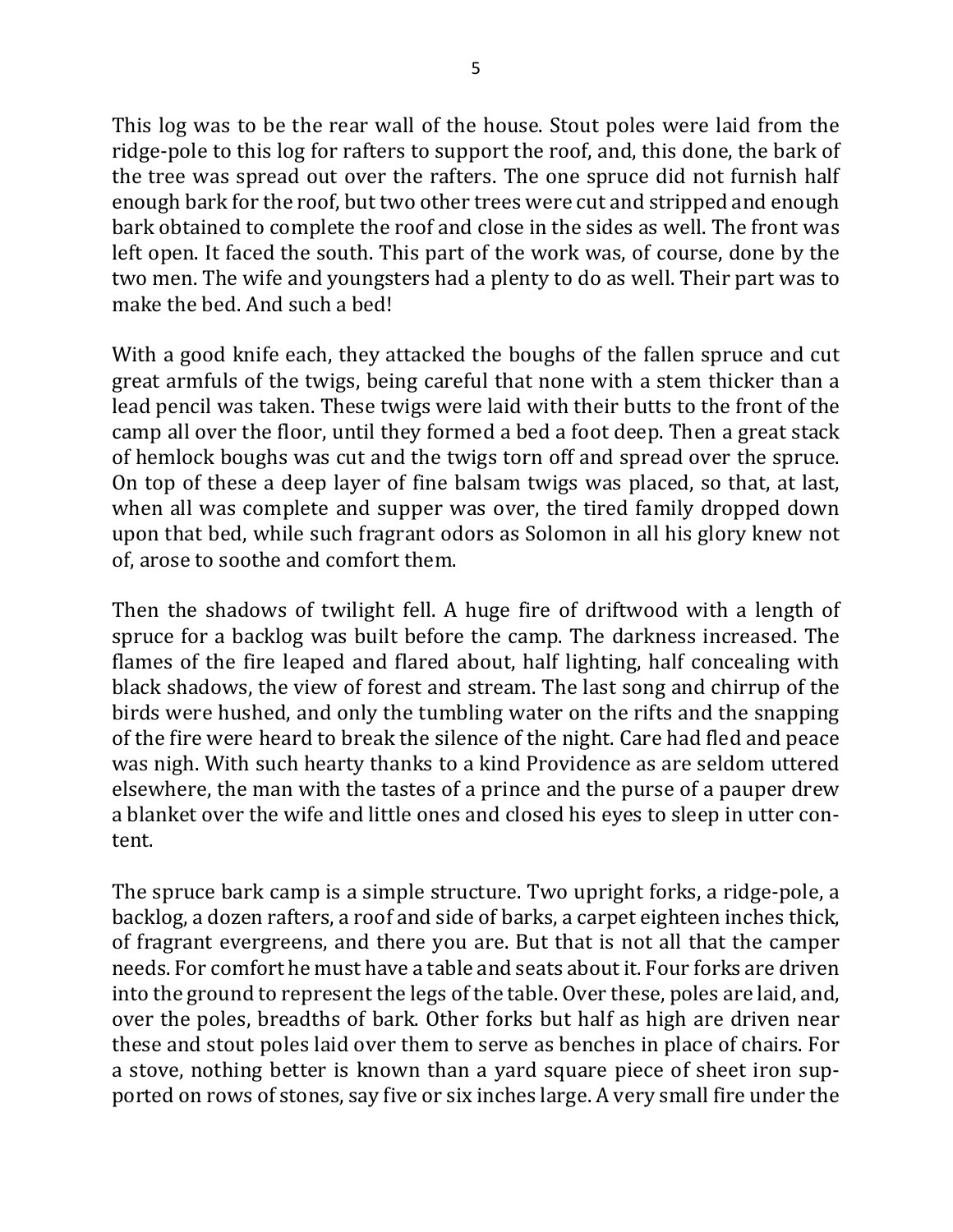sheet iron will serve to boil the coffee or fry the fish. There are books in plenty which tell one all about camp kits and quantities and qualities of food to take into the woods, but the wise man takes the simplest of outfits. A few pails of different sizes, a couple of frying pans, a few tin cups, knives and forks, and an abundance of wooden plates and saucers that can be thrown away and so save dish washing—what more would you have?

Mayhap the cost of this outing will be of interest. The railroad fare from New York to Prospect was \$5.59 for each adult and the children at half-fare brought the fares of the family to a total of \$17.77. From the railroad to the hotel the hack fare was 45 cents. The hotel bill over night was \$3.00. The livery man charged \$2.50 for carrying the party to the camping ground. The guide was employed for two days and his bill was \$5.00. The cooking utensils purchased in Prospect cost nearly \$3.00. The kit could be had for less by one who knew what he needed. The ax was borrowed of the guide, but a new one can be had for \$1.50. Blankets (three double ones at least should be taken in May for a family of four) were carried from home. Only old clothing, and that all of wool, was taken.

The question of what one shall eat in camp is all important, for nowhere else in the world are appetites keener. If the camp be located properly, that is to say within walking distance of a farm-house, one may live on the fat of the land. Here is the fare of the party just described, for one day: For breakfast; oatmeal and milk, boiled eggs, flap-jacks with butter and maple sugar, and coffee with milk and sugar. For dinner; broiled trout, fried raw potatoes, roast beef, bread (baked at a farm-house) and butter, strawberry short-cake, and coffee. For supper; cold beef, bread and butter, strawberries and cream, and tea. This was in June, when wild strawberries are everywhere abundant about the Adirondacks. The milk was purchased at a farm-house about a quarter of a mile away at 15 cents a gallon. It was kept in a large pail with a cover over it, placed in a shady pool in the brook. Some of the strawberries were picked by the members of the party and some were purchased at 10 cents a quart, all nicely picked over. They were had in any quantity for weeks. The average cost of food for the family was a dollar a day.

The trout were caught in the brook chiefly, though even a tenderfoot may take them from the West Canada if he will try. A butcher drove up over the road from Prospect twice a week. By leaving word for him at the post-office the party were able to get beef, mutton, and Bologna sausage—and good Bologna sausage is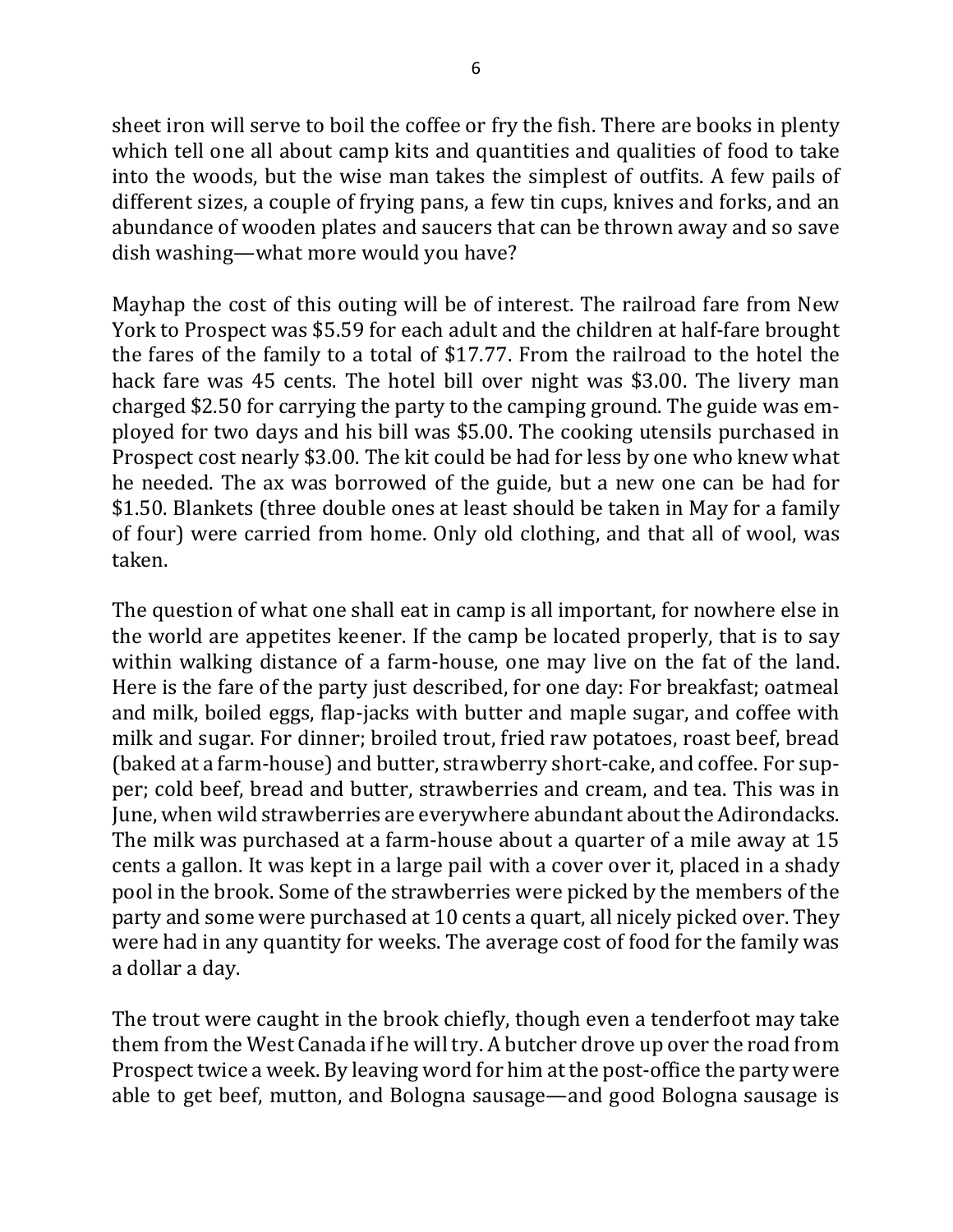not to be despised when camping out in the woods. The best cuts of beef cost 14 cents a pound. Eggs cost from 10 to 14 cents a dozen. Potatoes that year were 50 cents a bushel. At first only steaks of beef were purchased. How to cook a roast was a problem, the solving of which proved one of the chief delights of the outing.

There were some features of the camp life which to some people would not be wholly agreeable. Wood for cooking and for the camp fire at night had to be gathered. The cooking had to be done and the dishes had to be washed. A rain storm came now and then. They were dry enough in their camp, but the cooking was done out-of-doors, and woe betide the cook when it rained. As a matter of fact, a roof should have been built over the stove, as the sheet iron arrangement was called. Then, there were mosquitoes and black flies, though not so many as had been seen in boarding-houses. But those ills were not counted ills. All shared the work alike. They were living out-of-doors where the air was more than pure—it was deliciously sweet and fragrant. They roamed the woods and examined every tree and shrub and weed they saw. They studied the habits of the birds and squirrels, and even made friends with them by spreading crumbs near the camp for them to eat. They found that a porcupine was making himself too much at home in the camp when they were away, and they made a trap of a box and caught him and had a great lark examining him before they let him go.

They got acquainted with the natives, and, if the truth be told, made a study of them as was done with birds and squirrels and porcupine, and the study was found interesting. They made a trip nearly every day to the post-office, where they got their favorite New York daily, only twenty-four hours old, and so kept the run of the world, which at that time seemed a very long way off.

On Sunday they went down to Northwood and heard the sermon that was preached at 2 o'clock in a neat little church that stands there. They remained to attend Sunday-school afterward. The gratitude which the people showed for the help which the strangers rendered in these services, forms one of the most pleasing recollections of the outing. Indeed, from the day that the ground was reached until the day, seven weeks later, when, with tears in the eyes of wife and children, they drove away, the days were all too short and the nights were all without heaviness.